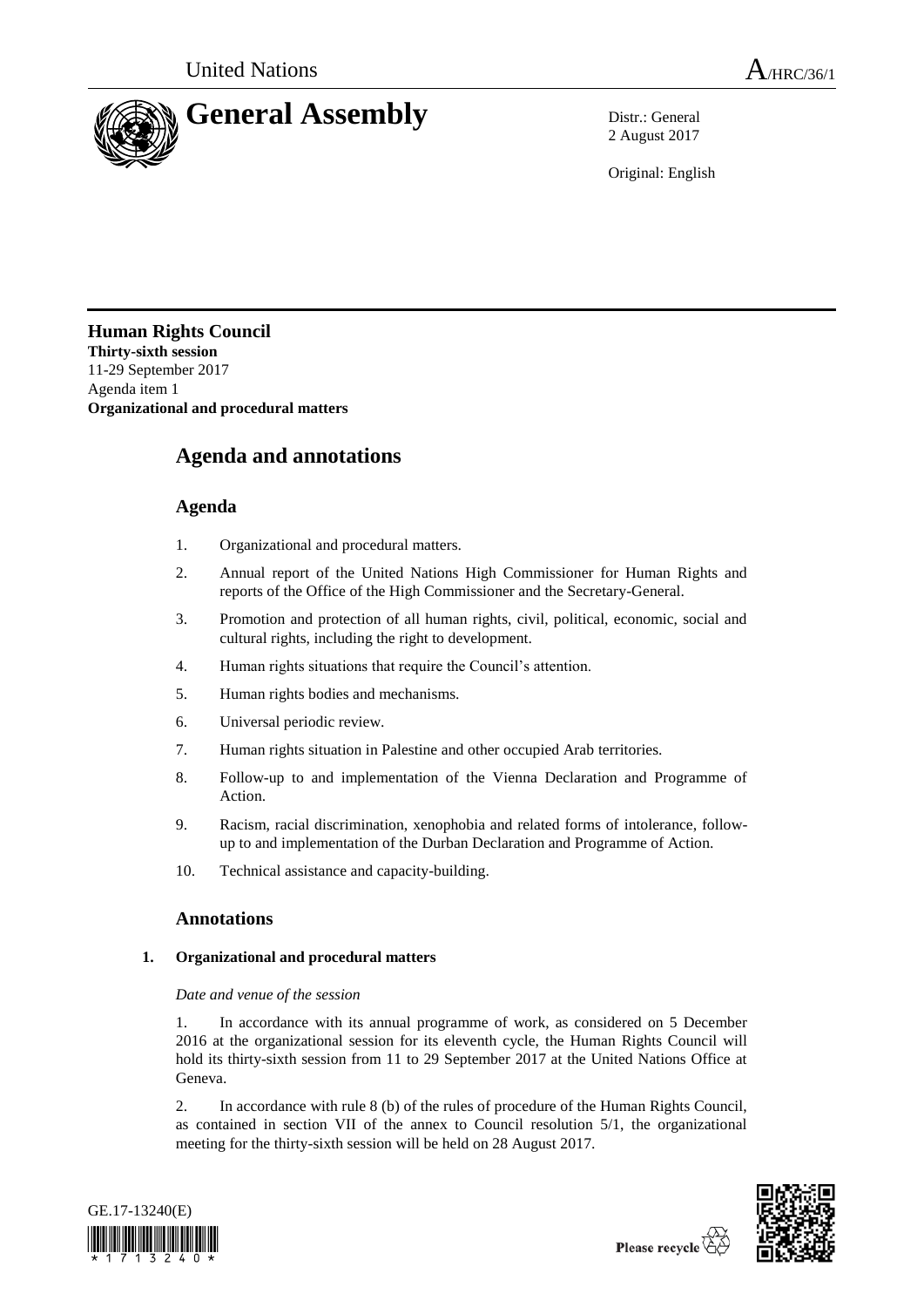## *Agenda of the session*

3. The agenda of the Human Rights Council is contained in section V of the annex to Council resolution 5/1. The Council will have before it the present annotations relating to items included in the agenda for the thirty-sixth session.

## *Composition of the Human Rights Council*

4. The composition of the Human Rights Council at its thirty-sixth session is as follows:<sup>1</sup> Albania (2017); Bangladesh (2017); Belgium (2018); Bolivia (Plurinational State of) (2017); Botswana (2017); Brazil (2019); Burundi (2018); China (2019); Congo (2017); Côte d'Ivoire (2018); Croatia (2019); Cuba (2019); Ecuador (2018); Egypt (2019); El Salvador (2017); Ethiopia (2018); Georgia (2018); Germany (2018); Ghana (2017); Hungary (2019); India (2017); Indonesia (2017); Iraq (2019); Japan (2019); Kenya (2018); Kyrgyzstan (2018); Latvia (2017); Mongolia (2018); Netherlands (2017); Nigeria (2017); Panama (2018); Paraguay (2017); Philippines (2018); Portugal (2017); Qatar (2017); Republic of Korea (2018); Rwanda (2019); Saudi Arabia (2019); Slovenia (2018); South Africa (2019); Switzerland (2018); Togo (2018); Tunisia (2019); United Arab Emirates (2018); United Kingdom of Great Britain and Northern Ireland (2019); United States of America (2019); and Venezuela (Bolivarian Republic of) (2018).

## *Bureau of the Human Rights Council*

5. At its organizational session held on 5 December 2016, the Human Rights Council elected the following members of the Bureau for its eleventh cycle, which will run from 1 January to 31 December 2017:

| President                     | Joaquín Alexander Maza Martelli (El Salvador)                                              |
|-------------------------------|--------------------------------------------------------------------------------------------|
| <i>Vice-Presidents</i>        | Amr Ramadan (Egypt)<br>Shalva Tsiskarashvili (Georgia)<br>Valentin Zellweger (Switzerland) |
| Vice-President and Rapporteur | Mouayed Saleh (Iraq)                                                                       |

## *Selection and appointment of mandate holders*

6. In accordance with paragraph 47 of the annex to Human Rights Council resolution 5/1, paragraph 22 of the annex to Council resolution 16/21, and the requirements set out in Council decision 6/102, the members of the Consultative Group for the selection of mandate holders to be appointed at the thirty-sixth session of the Human Rights Council are: Hans Brattskar (Norway), Israhyananda Dhalladoo (Mauritius), Giampaolo Carmelo Rizzo Alvarado (Honduras), Amran Mohamed Zin (Malaysia) and Vesna Batistić Kos (Croatia), who assumed her functions as member of the Group on 28 June 2017 following the resignation of Jan Kára (Czechia) on 19 June 2017. The Group will propose to the President of the Council a list of candidates for the following mandates: Special Rapporteur on contemporary forms of racism, racial discrimination, xenophobia and related intolerance; a member of the Working Group of Experts on People of African Descent from Western European and other States; four members of the Working Group on the issue of discrimination against women in law and in practice, respectively from African States, Asia-Pacific States, Eastern European States, and Western European and other States; and Special Rapporteur on the elimination of discrimination against persons affected by leprosy and their family members — a new mandate established pursuant to Council resolution 35/9.

7. In accordance with the procedure stipulated in paragraphs 52 and 53 of the annex to Human Rights Council resolution 5/1, the appointment of special procedure mandate holders will be completed upon the subsequent approval by the Council. The mandate holders in question will be appointed before the end of the thirty-sixth session.

<sup>&</sup>lt;sup>1</sup> The term of membership of each State expires at the end of the year indicated in parenthesis.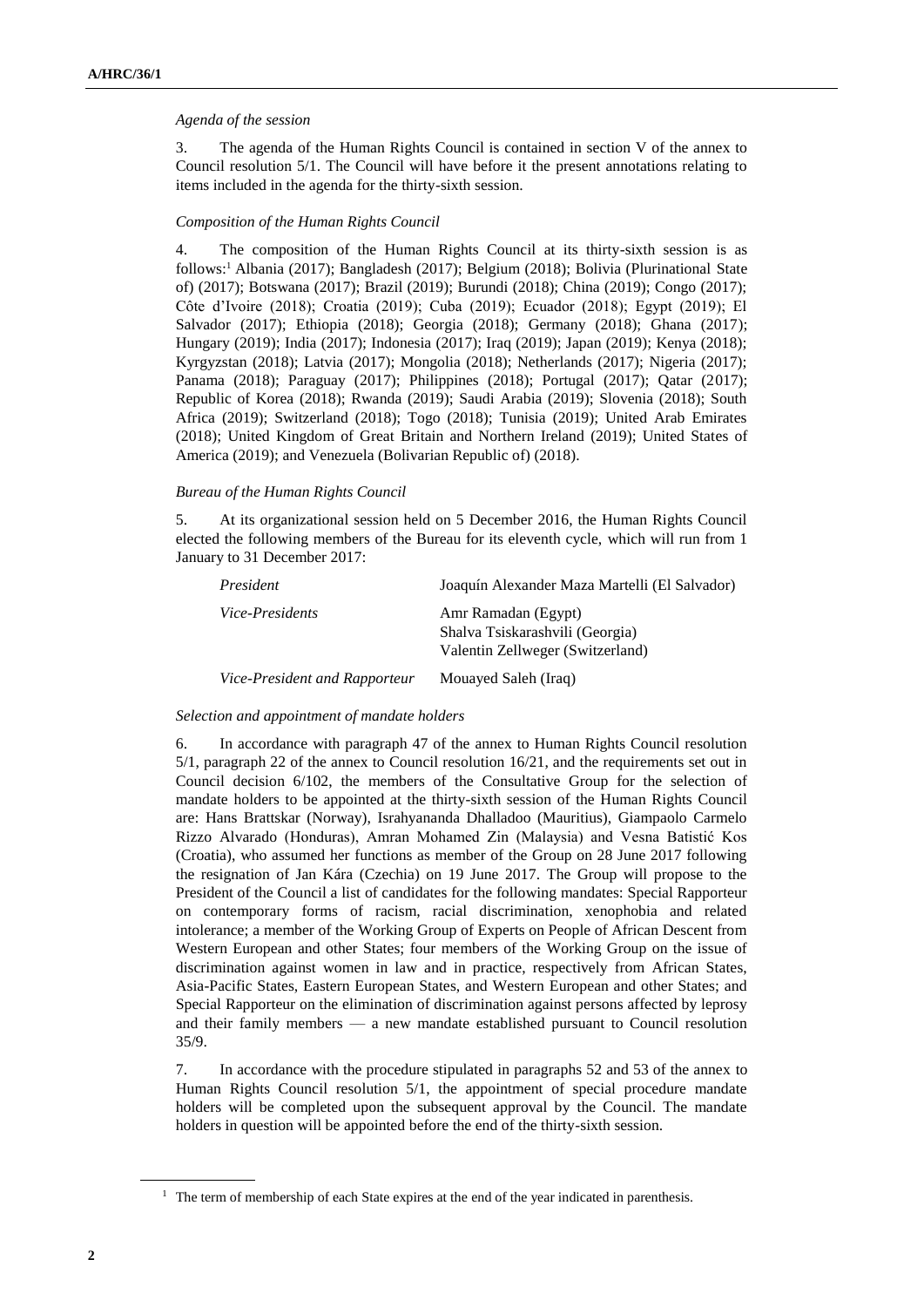#### *Election of members of the Human Rights Council Advisory Committee*

8. At its seventh session, the Human Rights Council conducted the first elections of the 18 members of the Advisory Committee. Four members were elected for a one-year term, seven for a two-year term and seven for a three-year term.

9. Pursuant to Council decision 18/121, the term of office of seven members of the Advisory Committee will end on 30 September 2017.

10. At its thirty-sixth session, the Human Rights Council will elect Advisory Committee members for the seven vacant seats, two from the Group of African States, two from the Group of Asia-Pacific States, one from the Group of Eastern European States, one from the Group of Latin American and Caribbean States and one from the Group of Western European and other States.

11. Paragraph 70 of the annex to resolution 5/1 provides that the Human Rights Council shall elect the members of the Advisory Committee, in secret ballot, from the list of candidates whose names have been presented in accordance with the agreed requirements.

12. Pursuant to paragraph 67 of the annex to resolution 5/1, the Human Rights Council adopted decision 6/102 containing technical and objective requirements for the submission of candidatures for members of the Advisory Committee with the aim of ensuring that the best possible expertise is made available to the Council.

13. In accordance with paragraph 71 of the annex to Human Rights Council resolution 5/1, the list of candidates for the seven vacant seats and relevant information have been made available to Member States and to the public in a note by the Secretary-General (A/HRC/36/17 and Add.1).

#### *Report on the session*

14. At the end of its thirty-sixth session, the Human Rights Council will have before it for adoption a draft report prepared by the Rapporteur. It will contain a technical summary of the proceedings of the session.

## **2. Annual report of the United Nations High Commissioner for Human Rights and reports of the Office of the High Commissioner and the Secretary-General**

15. All reports of the United Nations High Commissioner for Human Rights, the Office of the High Commissioner (OHCHR) and the Secretary-General are submitted under agenda item 2, which remains an open-ended item throughout the session. The reports will be considered under the relevant agenda items, as appropriate. The specific timing of their introduction will be reflected in the programme of work.

## *Composition of staff of the Office of the United Nations High Commissioner for Human Rights*

16. Pursuant to its resolution 31/1, the Human Rights Council will consider the comprehensive and updated report of the High Commissioner with a special focus on further measures taken to correct the imbalance in the geographical composition of the staff of OHCHR, including targets and timetables and other specific actions (A/HRC/36/18).

#### *Question of the death penalty*

17. Reference is made to the report of the Secretary-General on capital punishment and the implementation of the safeguards guaranteeing protection of the rights of those facing the death penalty (A/HRC/36/26) (see para. 41 below).

18. Reference is also made to the report of OHCHR on the high-level panel discussion on the question of the death penalty held at the thirty-fourth session of the Human Rights Council (A/HRC/36/27) (see para. 42 below).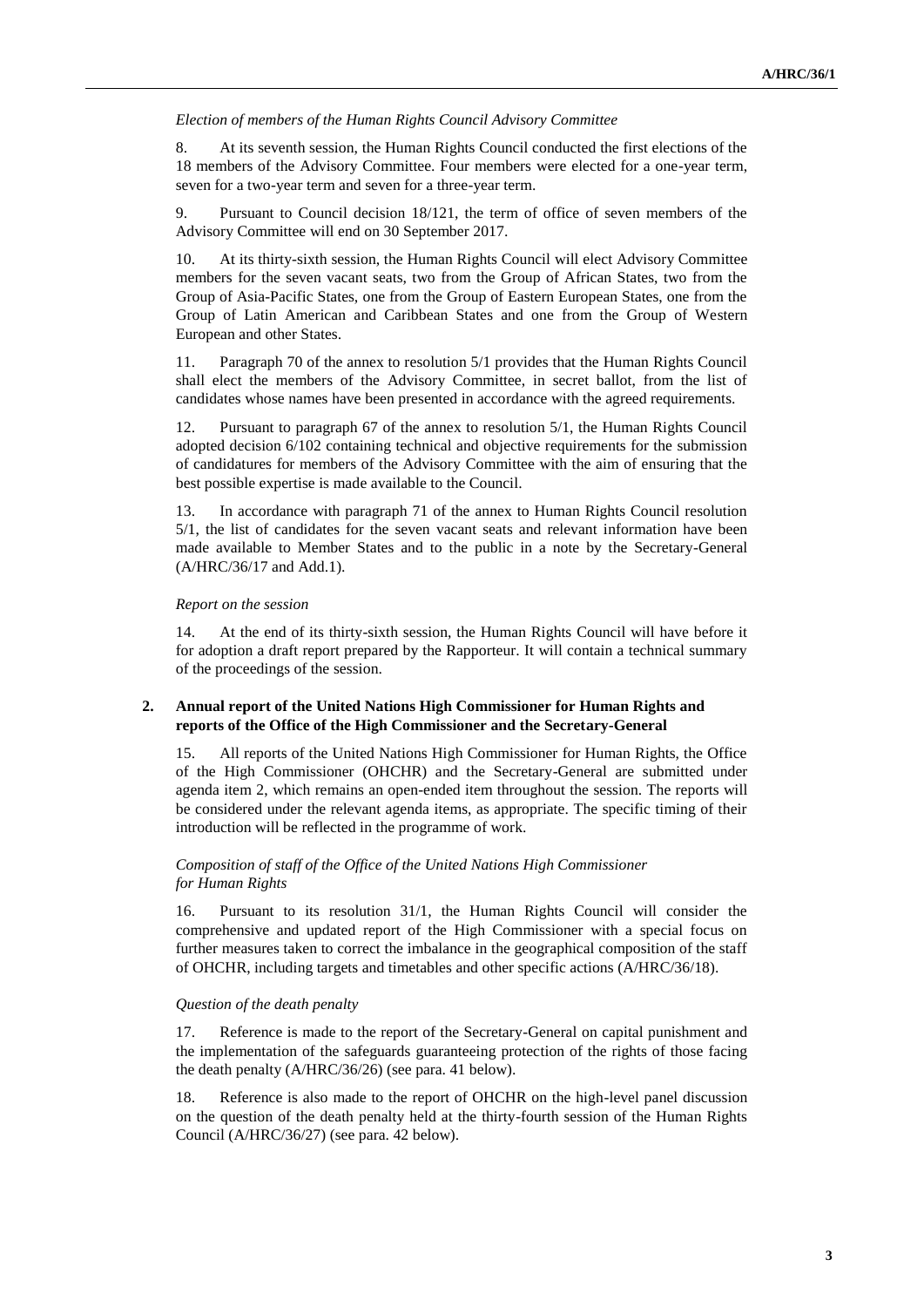#### *Rights of indigenous peoples*

19. Reference is made to the report of the High Commissioner on the rights of indigenous peoples (A/HRC/36/22) (see para. 54 below).

#### *Right to development*

20. Reference is made to the consolidated report of the Secretary-General and the High Commissioner on the right to development (A/HRC/36/23) (see para. 50 below).

#### *Human rights in the administration of justice, including juvenile justice*

21. Reference is made to the report of the High Commissioner on non-discrimination and the protection of persons with increased vulnerability in the administration of justice (A/HRC/36/28) (see para.43 below).

#### *World Programme for Human Rights Education*

22. Reference is made to the report of OHCHR on the implementation of the third phase of the World Programme for Human Rights Education (A/HRC/36/24) (see para. 61 below).

#### *Equal participation in political and public affairs*

23. Reference is made to the oral update of the High Commissioner on equal participation in political and public affairs (see para. 44 below).

*Access to medicines in the context of the right of everyone to the enjoyment of the highest attainable standard of physical and mental health*

24. Reference is made to the summary report of the High Commissioner on the panel discussion on access to medicines (A/HRC/36/19) (see para. 37 below).

*Promoting the right of everyone to the enjoyment of the highest attainable standard of physical and mental health through enhancing capacity-building in public health*

25. Reference is made to the summary report of the High Commissioner on the panel discussion on realizing the right to health by enhancing capacity-building in public health (A/HRC/36/20) (see para. 38 below).

#### *The right to a nationality*

26. Reference is made to the summary report of the High Commissioner on the expert workshop on best practices to promote women's equal nationality rights in law and in practice (A/HRC/36/30) (see para. 45 below).

*Protection of the human rights of migrants: the global compact for safe, orderly and regular migration*

27. Reference is made to the report on the compendium of principles, good practices and policies on safe, orderly and regular migration in line with international human rights law (A/HRC/36/42) (See para. 59 below).

#### *Unaccompanied migrant children and adolescents and human rights*

28. Reference is made to the summary report of the High Commissioner on the panel discussion on unaccompanied migrant children and adolescents and human rights (A/HRC/36/21) (see para. 60 below).

#### *Protection of human rights and fundamental freedoms while countering terrorism*

29. Reference is made to the note by the Secretariat on the report of the Secretary-General on the promotion and protection of human rights and fundamental freedoms while countering terrorism (A/HRC/36/29) (see para. 67 below).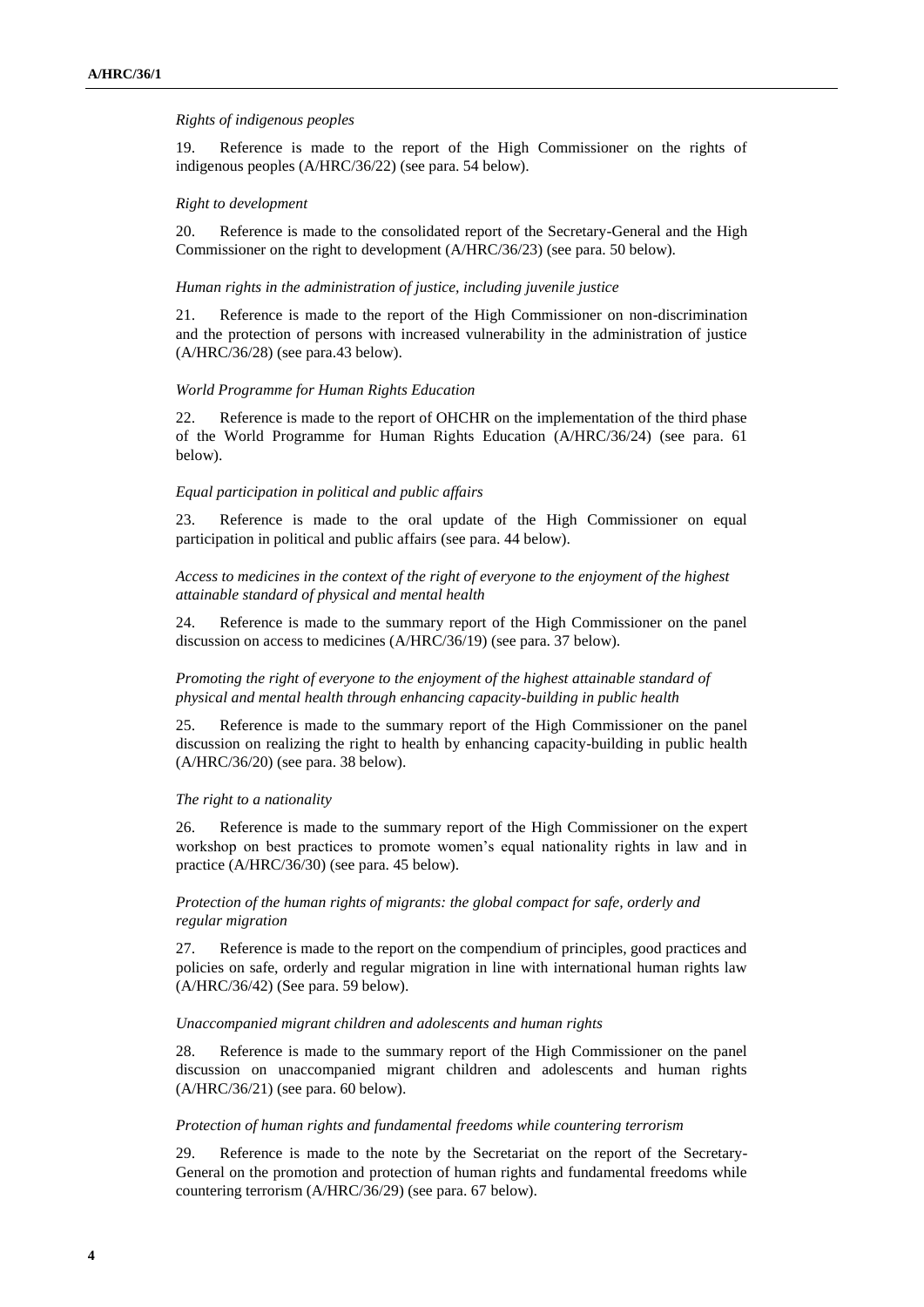*Cooperation with the United Nations, its representatives and mechanisms in the field of human rights*

30. Reference is made to the report of the Secretary-General on cooperation with the United Nations, its representatives and mechanisms in the field of human rights (A/HRC/36/31) (see para. 81 below).

#### *Advisory services and technical assistance for Cambodia*

31. Reference is made to the report of the Secretary-General on the role and achievements of OHCHR in assisting the Government and the people of Cambodia in the promotion and protection of human rights (A/HRC/36/32) (see para. 88 below).

#### *Technical assistance and capacity-building for Yemen in the field of human rights*

32. Reference is made to the report of the High Commissioner on the human rights situation in Yemen, including violations and abuses since September 2014, and on the implementation of technical assistance (A/HRC/36/33) (see para. 93 below).

## *Technical assistance and capacity-building for human rights in the Democratic Republic of the Congo*

33. Reference is made to the report of OHCHR on the human rights situation in the Democratic Republic of the Congo in the electoral context (A/HRC/36/34) (see para. 94 below).

#### *Cooperation with Georgia*

34. Reference is made to the report of the High Commissioner on developments relating to and the implementation of Human Rights Council resolution 34/37 on cooperation with Georgia (A/HRC/36/65) (see para. 95 below).

#### *Cooperation and assistance to Ukraine in the field of human rights*

35. Reference is made to the oral presentation of the High Commissioner on the situation of human rights in Ukraine (see para. 96 below).

#### *Technical assistance and capacity-building to improve human rights in Libya*

36. Reference is made to the oral presentation of the High Commissioner on the situation of human rights in Libya (see para. 92 below).

## **3. Promotion and protection of all human rights, civil, political, economic, social and cultural rights, including the right to development**

#### **Economic, social and cultural rights**

*Access to medicines in the context of the right of everyone to the enjoyment of the highest attainable standard of physical and mental health*

37. Pursuant to its resolution 32/15, the Human Rights Council will have before it the summary report of the High Commissioner on the panel discussion on access to medicines, held at its thirty-fourth session (A/HRC/36/19) (see para. 24 above).

## *Promoting the right of everyone to the enjoyment of the highest attainable standard of physical and mental health through enhancing capacity-building in public health*

38. Pursuant to its resolution 32/16, the Human Rights Council will have before it the summary report of the High Commissioner on the panel discussion on realizing the right to health by enhancing capacity-building in public health, held at its thirty-fifth session (A/HRC/36/20) (see para. 25 above).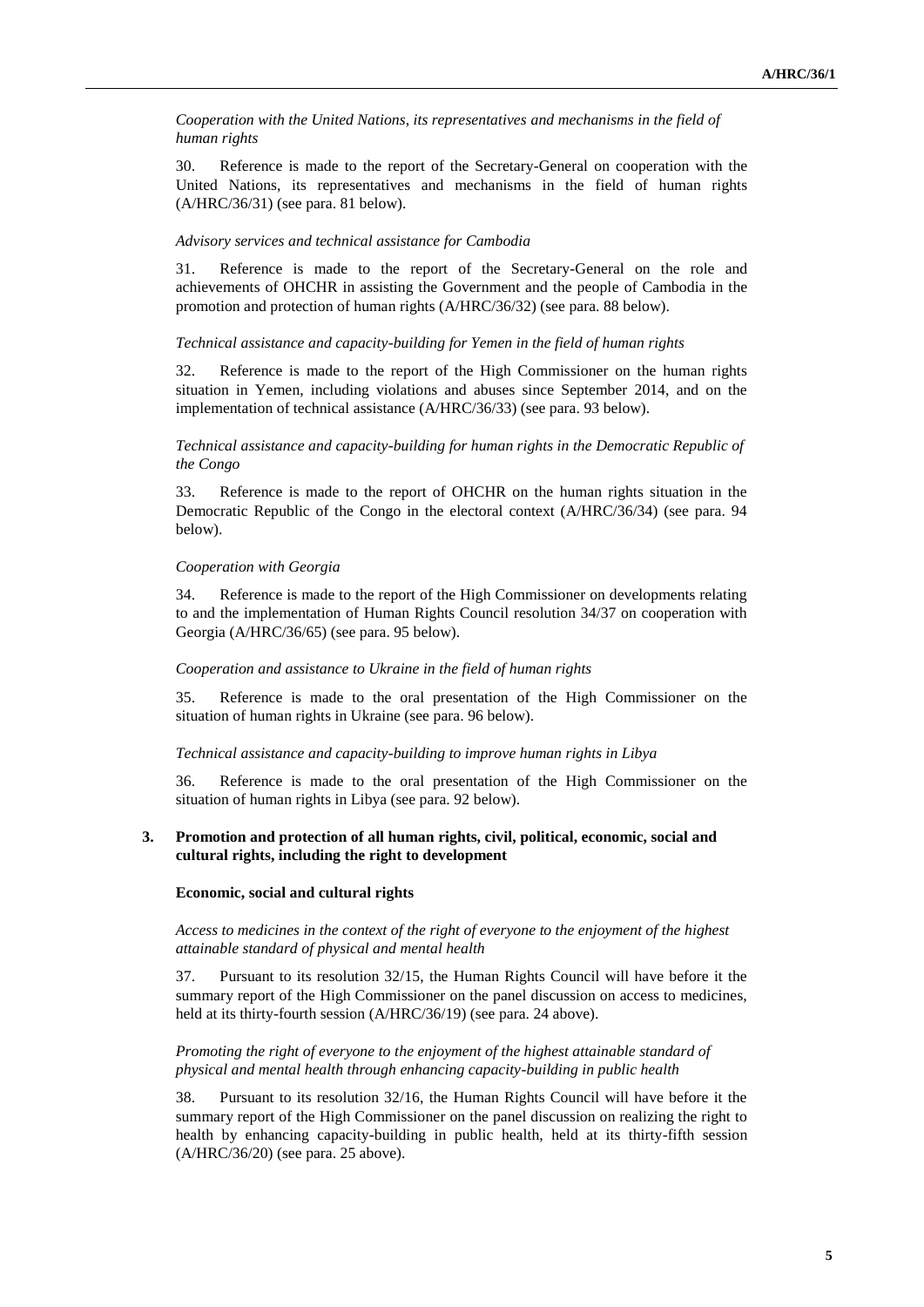#### *Access to safe drinking water and sanitation*

39. In its resolution 33/10, the Human Rights Council decided to extend the mandate of the Special Rapporteur on the human rights to safe drinking water and sanitation and requested the Special Rapporteur to continue to report to the Council on an annual basis. The Council will consider the reports of the mandate holder, Léo Heller (A/HRC/36/45 and Add.1-2).

#### *Environmentally sound management and disposal of hazardous substances and wastes*

40. In its resolution 27/23, the Human Rights Council decided to extend the mandate of the Special Rapporteur on the implications for human rights of the environmentally sound management and disposal of hazardous substances and wastes for a period of three years and requested the Special Rapporteur to present to the Council annual reports on the implementation of the resolutions that it has adopted, as well as specific recommendations and proposals concerning the steps that should be taken immediately in order to address the adverse implications for human rights of hazardous substances and wastes. In the same resolution, the Council also requested the Special Rapporteur to develop a guide to good practices in relation to the human rights obligations related to the environmentally sound management and disposal of hazardous substances and wastes. The Council will consider the reports of the mandate holder, Baskut Tuncak (A/HRC/36/41 and Add.1-2).

#### **Civil and political rights**

#### *Question of the death penalty*

41. In its decision 18/117, the Human Rights Council requested the Secretary-General to continue to submit a yearly supplement to his quinquennial report on capital punishment and the implementation of the safeguards guaranteeing protection of the rights of those facing the death penalty, paying special attention to the imposition of the death penalty on persons younger than 18 years of age at the time of the offence, on pregnant women and on persons with mental or intellectual disabilities. In its resolution 30/5, the Council requested the Secretary-General to dedicate the 2017 supplement to his quinquennial report on capital punishment to the consequences arising at various stages of the imposition and application of the death penalty on the enjoyment of the human rights of the persons facing the death penalty and other affected persons, paying specific attention to the right to equality and non-discrimination, including on foreign nationals, and to present it to the Council at its thirty-sixth session. The Council will consider the yearly supplement thereon (A/HRC/36/26) (see also para. 17 above).

42. Also pursuant to its resolution 30/5, the Human Rights Council will have before it the report of OHCHR on the high-level panel discussion on the question of the death penalty (A/HRC/36/27) (see also para. 18 above).

#### *Human rights in the administration of justice, including juvenile justice*

43. In its resolution 30/7, the Human Rights Council requested the High Commissioner to submit to it, at its thirty-sixth session, a report on non-discrimination and the protection of persons with increased vulnerability in the administration of justice, in particular in situations of deprivation of liberty and with regard to the causes and effects of overincarceration and overcrowding, drawing on the experience of United Nations and regional human rights mechanisms, and seeking the views of States, including on their policies and best practices, civil society, and other relevant stakeholders. Accordingly, the Council will consider the report of the High Commissioner (A/HRC/36/28) (see also para. 21 above).

## *Equal participation in political and public affairs*

44. In its resolution 33/22, the Human Rights Council requested OHCHR to prepare concise and action-oriented draft guidelines as a set of orientations for States on the effective implementation of the right to participate in public affairs, as set out in article 25 of the International Covenant on Civil and Political Rights and as further elaborated on in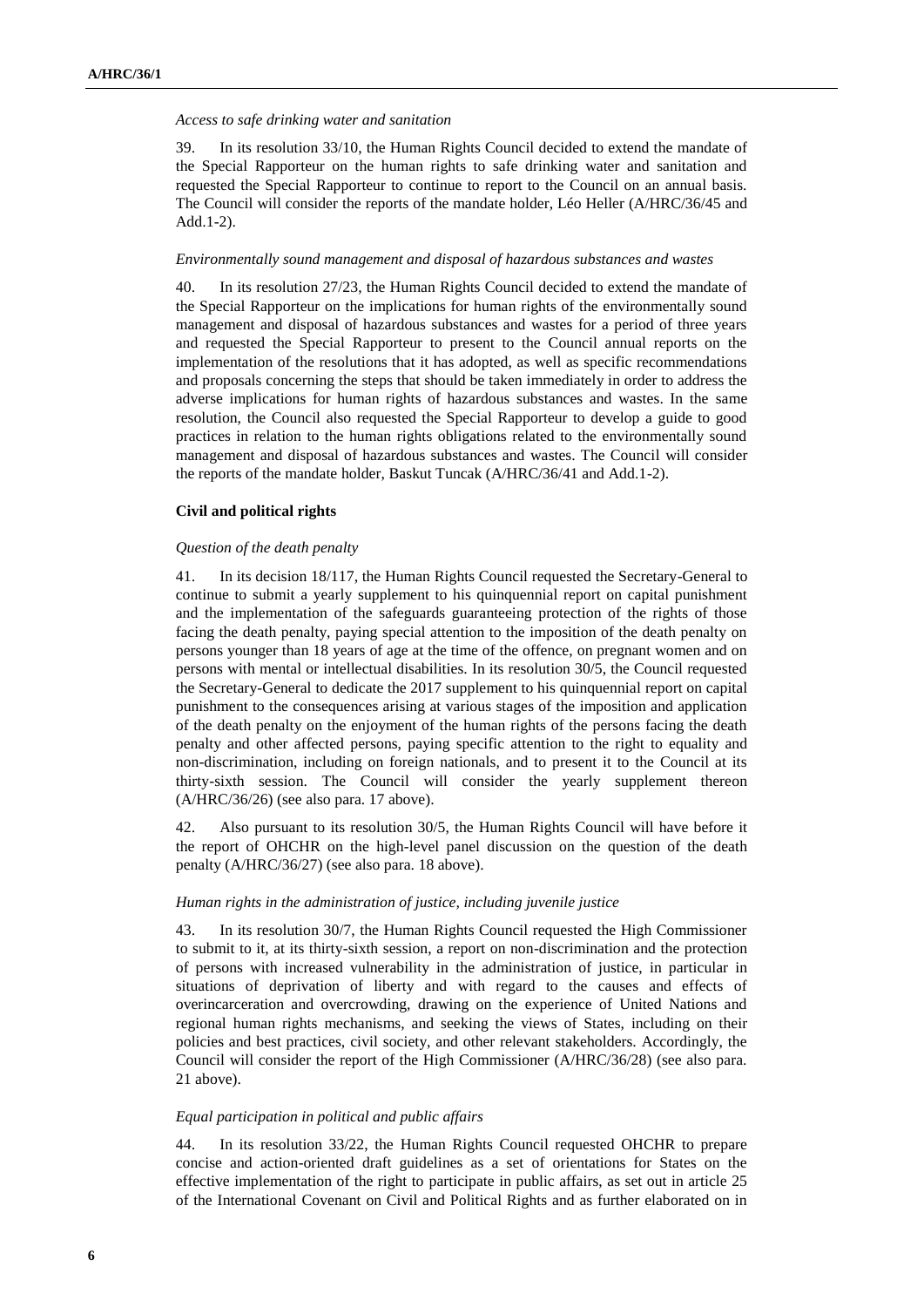other relevant provisions under international human rights law, and to present the draft guidelines to the Council at its thirty-ninth session in order to allow the Council to take a decision on the way forward. It also requested OHCHR to provide an oral update to the Council at its thirty-sixth session, seeking the views of States on the content and the preparation of the draft guidelines, including proposals on how effective implementation of the right to participate in public affairs could be promoted further through the United Nations system. Accordingly, the Council will hear the oral update of the High Commissioner (see also para. 23 above).

#### *Right to a nationality*

45. Pursuant to its resolution 32/7, the Human Rights Council will have before it the summary report of the High Commissioner on the expert workshop on best practices to promote women's equal nationality rights in law and in practice, including the ability of women to confer their nationality on their spouse, held on 16 May 2017 (A/HRC/36/30) (see para. 26 above).

#### *Contemporary forms of slavery*

46. In its resolution 33/1, the Human Rights Council decided to renew the mandate of the Special Rapporteur on contemporary forms of slavery, including its causes and consequences, for a period of three years, and requested the Special Rapporteur to submit reports on the implementation of the mandate to the Council in accordance with its annual programme of work. Accordingly, the Council will consider the report of the mandate holder, Urmila Bhoola (A/HRC/36/43).

#### *Arbitrary detention*

47. In its resolution 33/30, the Council decided to extend the mandate of the Working Group on Arbitrary Detention for a further period of three years. The Council will consider the reports (A/HRC/36/37 and Add. 1-2) and the methods of work (A/HRC/36/38) of the Working Group.

#### *Enforced or involuntary disappearances*

48. In its resolution 27/1, the Human Rights Council decided to extend the mandate of the Working Group on Enforced or Involuntary Disappearances for a period of three years, in conformity with the terms set forth in Council resolution 7/12. The Council will consider the reports of the Working Group (A/HRC/36/39 and Add.1-3).

#### *Truth, justice, reparation and guarantees of non-recurrence*

49. In its resolution 27/3, the Human Rights Council decided to extend the mandate of the Special Rapporteur on the promotion of truth, justice, reparation and guarantees of nonrecurrence for a period of three years with the same terms as provided for by the Council in its resolution 18/7, and requested the Special Rapporteur to continue to report annually to the Council. The Council will consider the reports of the mandate holder, Pablo de Greiff (A/HRC/36/50 and Add.1).

#### *Right to development*

50. In its resolution 33/14, the Human Rights Council requested the High Commissioner to continue to submit to it an annual report on the activities of OHCHR that have direct relevance to the realization of the right to development, and to provide an analysis of its implementation. In its resolution 71/192, the General Assembly reaffirmed its request to the High Commissioner, in mainstreaming the right to development, to effectively undertake activities aimed at strengthening the global partnership for development among Member States, development agencies and the international development, financial and trade institutions and to reflect those activities in detail in his next report to the Council. In the same resolution, the Assembly requested the Secretary-General to submit an interim report to the Council on the implementation of that resolution, including efforts undertaken at the national, regional and international levels in the promotion and realization of the right to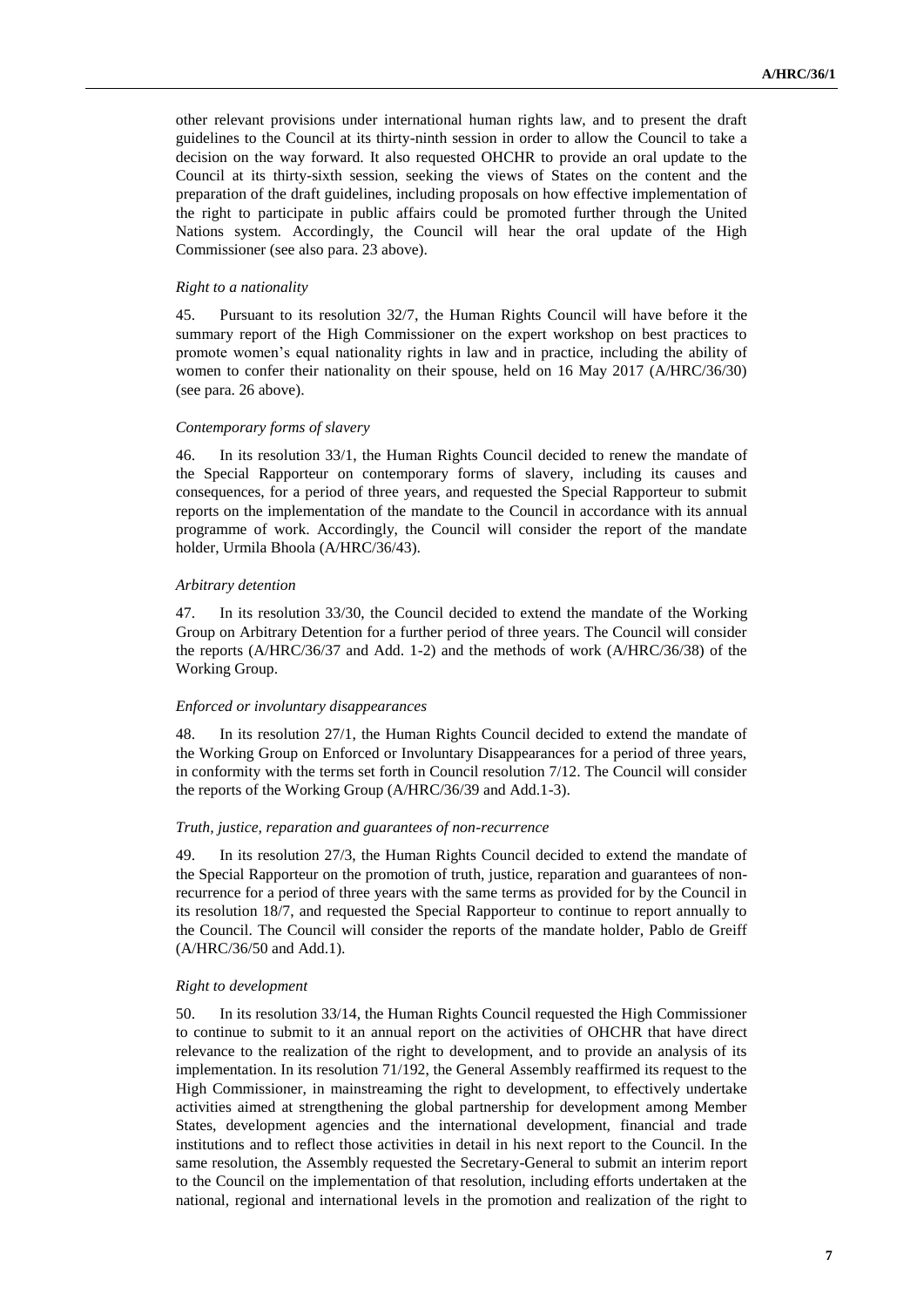development. The Council will consider the consolidated report of the Secretary-General and the High Commissioner (A/HRC/36/23) (see para. 20 above).

51. In its resolution 33/14, the Human Rights Council decided to appoint, for a period of three years, a Special Rapporteur on the right to development and requested the Special Rapporteur to submit an annual report to the Council covering all activities relating to the mandate. The Council will consider the report of the new mandate holder, Saad Alfarargi (A/HRC/36/49).

52. In its resolutions 9/3, 27/2 and 33/14, the Human Rights Council decided that the Working Group on the Right to Development should convene annual sessions of five working days and submit its reports to the Council. The Council will have before it the report of the Working Group on its eighteenth session, held from 3 to 7 April 2017 (A/HRC/36/35).

## **Rights of peoples, and of specific groups and individuals**

#### *Rights of indigenous peoples*

53. Pursuant to its resolution 18/8, the Human Rights Council will hold an annual halfday panel discussion on the rights of indigenous peoples. Pursuant to Council resolution 33/13, the panel to be held during the thirty-sixth session will be on the commemoration of the tenth anniversary of the adoption of the United Nations Declaration on the Rights of Indigenous Peoples (see annex).

54. Also in its resolution 33/13, the Human Rights Council requested the High Commissioner to continue to submit to it an annual report on the rights of indigenous peoples containing information on relevant developments in human rights bodies and mechanisms and the activities undertaken by OHCHR at headquarters and in the field that contribute to the promotion of, respect for and the full application of the provisions of the United Nations Declaration on the Rights of Indigenous Peoples, and follow-up on the effectiveness of the Declaration. The Council will consider the report of the High Commissioner (A/HRC/36/22) (see para. 19 above).

55. In its resolution 33/12, the Human Rights Council decided to extend the mandate of the Special Rapporteur on the rights of indigenous peoples for a further period of three years, and requested the Special Rapporteur to submit a report to the Council on the implementation of the mandate. The Council will consider the reports of the mandate holder, Victoria Tauli Corpuz (A/HRC/36/46 and Add.1-2).

56. Reference is also made to the reports of the Expert Mechanism on the Rights of Indigenous Peoples (A/HRC/36/56 and 57) (see paras. 75-77 below).

*Impact of multiple and intersecting forms of discrimination and violence in the context of racism, racial discrimination, xenophobia and related intolerance on the full enjoyment of all human rights by women and girls*

57. In its resolution 32/17, the Human Rights Council requested the High Commissioner to prepare a report on the impact of multiple and intersecting forms of discrimination and violence in the context of racism, racial discrimination, xenophobia and related intolerance on the full enjoyment of all human rights by women and girls, with a view to identifying challenges and good practices, including, as appropriate, the contributions of the universal periodic review, and to present it to the Council at its thirty-fifth session (see A/HRC/35/10). Pursuant to the same resolution, the Council will convene, at its thirty-sixth session, a panel discussion in order to discuss, inter alia, the findings of the report and to examine possible recommendations (see annex).

#### *Human rights of older persons*

58. In its resolution 33/5, the Human Rights Council decided to extend the mandate of the Independent Expert on the enjoyment of all human rights by older persons for a period of three years. The Council will consider the reports of the mandate holder, Rosa Kornfeld-Matte (A/HRC/36/48 and Add.1-2).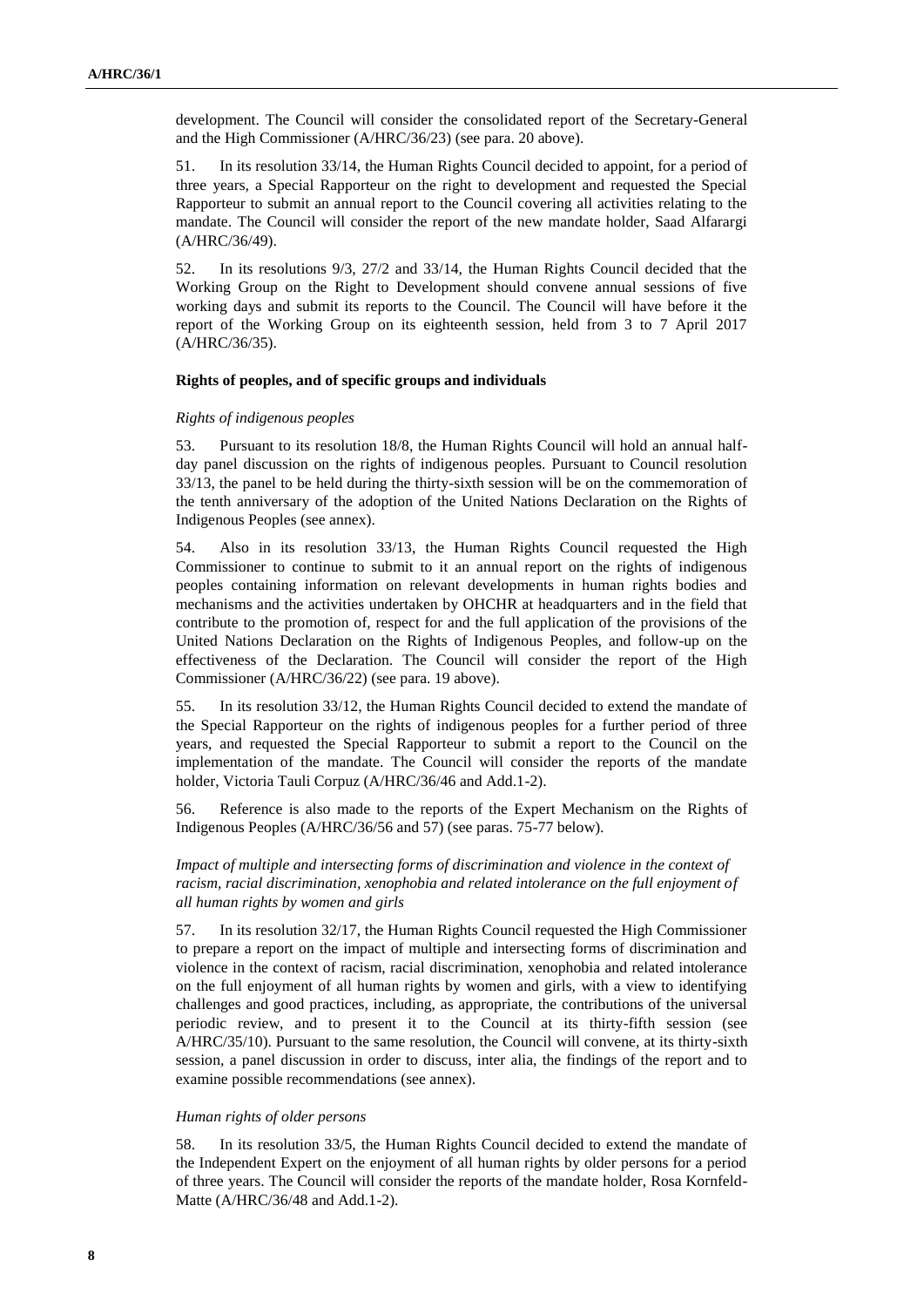## *Protection of the human rights of migrants: the global compact for safe, orderly and regular migration*

59. In its resolution 35/17, the Human Rights Council requested the High Commissioner to submit to it before its thirty-sixth session a report on the compendium of principles, good practices and policies on safe, orderly and regular migration in line with international human rights law, in consultation with States and other relevant stakeholders, including regional organizations, civil society organizations and national human rights institutions, and to transmit the report to the General Assembly at its seventy-second session. The Council will consider the report of the High Commissioner (A/HRC/36/42) (see para. 27 above).

## *Unaccompanied migrant children and adolescents and human rights*

60. Pursuant to its resolution 33/7, the Human Rights Council will have before it the summary report of the High Commissioner on the panel discussion on unaccompanied migrant children and adolescents and human rights, held at its thirty-fifth session (A/HRC/36/21) (see para. 28 above and para. 73 below).

## **Interrelation of human rights and human rights thematic issues**

## *World Programme for Human Rights Education*

61. In its resolution 27/12, the Human Rights Council requested OHCHR to prepare a midterm progress report on the implementation of the third phase of the World Programme for Human Rights Education and to submit it to the Council at its thirty-sixth session. Accordingly, the Council will consider the report of OHCHR (A/HRC/36/24) (see para. 22 above).

## *Human rights and unilateral coercive measures*

62. Pursuant to its resolutions 27/21 and its corrigendum and 34/13, the Human Rights Council will hold a biennial panel discussion on unilateral coercive measures and human rights (see annex).

63. In its resolution 27/21 and its corrigendum, the Human Rights Council decided to appoint, for a period of three years, a Special Rapporteur on the negative impact of unilateral coercive measures on the enjoyment of human rights, and requested the Special Rapporteur to submit each year a report to the Council on the activities related to the mandate. In its resolution 34/13, the Council requested the Special Rapporteur to continue to pay special attention and identify immediate solutions to the negative impact of unilateral coercive measures on the enjoyment of human rights of victims and to focus on the resources and compensation necessary to promote accountability and reparations for victims in his next report to the Council. The Council will consider the reports of the mandate holder, Idriss Jazairy (A/HRC/36/44 and Add.1-2).

## *Promotion of a democratic and equitable international order*

64. In its resolution 27/9, the Human Rights Council decided to extend the mandate of the Independent Expert on the promotion of a democratic and equitable international order for a period of three years, in conformity with the terms set forth in Council resolution 18/6, and requested the Independent Expert to report regularly to the Council. In its resolution 33/3, the Council requested the Independent Expert to submit to the Council, at its thirtysixth session, a report on the implementation of that resolution. The Council will consider the report of the mandate holder, Alfred de Zayas (A/HRC/36/40).

## *Use of mercenaries as a means of violating human rights and impeding the exercise of the right of peoples to self-determination*

65. In its resolution 33/4, the Human Rights Council decided to renew the mandate of the Working Group on the use of mercenaries as a means of violating human rights and impeding the exercise of the right of peoples to self-determination for a further period of three years, for it to continue to undertake the tasks described by the Council in its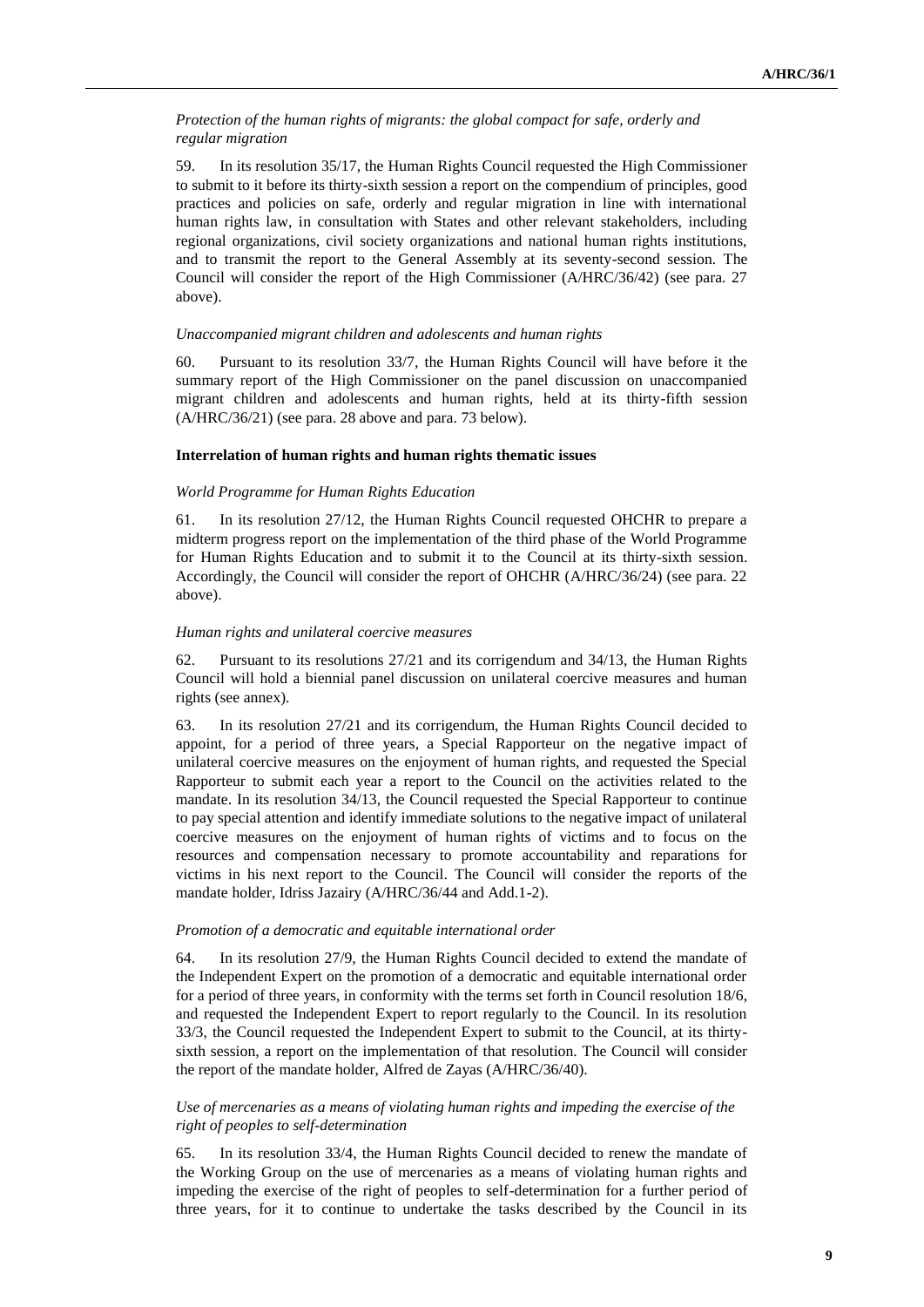resolution 7/21 and in all other relevant resolutions on the subject. Accordingly, the Council will consider the reports of the Working Group (A/HRC/36/47 and Add.1).

#### *Activities of private military and security companies*

66. In its resolution 28/7, the Council decided to extend the mandate of the open-ended intergovernmental working group to consider the possibility of elaborating an international regulatory framework on the regulation, monitoring and oversight of the activities of private military and security companies for a further period of two and a half years in order for it to undertake and fulfil its mandate, as contained in Council resolution 22/33. The working group held its sixth session from 22 to 24 May 2017. Accordingly, the Council will consider the report of the working group (A/HRC/36/36).

#### *Protection of human rights and fundamental freedoms while countering terrorism*

67. In its resolution 70/148, the General Assembly requested the Secretary-General to submit a report on the implementation of that resolution to the Human Rights Council and to the Assembly at its seventy-second session. The Council will have before it a note by the Secretariat on the report of the Secretary-General on the promotion and protection of human rights and fundamental freedoms while countering terrorism (A/HRC/36/29) (see para. 29 above).

#### **4. Human rights situations that require the Council's attention**

#### *Situation of human rights in Burundi*

68. In its resolution 33/24, the Human Rights Council decided to create for a period of one year a commission of inquiry to, inter alia: conduct a thorough investigation into human rights violations and abuses in Burundi since April 2015, including on their extent and whether they may constitute international crimes, with a view to contributing to the fight against impunity; identify alleged perpetrators of human rights violations and abuses in Burundi with a view to ensuring full accountability; present a final report to the Council during an interactive dialogue at its thirty-sixth session: and present its report to the General Assembly and other relevant international bodies. The Council will consider the final report of the Commission (A/HRC/36/54).

#### *Situation of human rights in South Sudan*

69. In its resolution 34/25, the Human Rights Council decided to extend the mandate of the Commission on Human Rights in South Sudan for a period of one year, renewable as authorized by the Council. In the same resolution and also in its resolution S-26/1, the Council decided to request that representatives of OHCHR, the African Union, the Joint Monitoring and Evaluation Commission, the African Commission on Human and Peoples' Rights and other stakeholders, as appropriate, be invited to discuss the situation of human rights in South Sudan and the steps taken by the Government of South Sudan to ensure accountability for human rights violations and abuses in an enhanced interactive dialogue at the thirty-sixth session of the Human Rights Council. The Council will accordingly hold an enhanced interactive dialogue thereon.

#### *Situation of human rights in Myanmar*

70. In its resolution 34/22, the Human Rights Council decided to dispatch urgently an independent international fact-finding mission, to be appointed by the President of the Council, to establish the facts and circumstances of the alleged recent human rights violations by military and security forces, and abuses, in Myanmar, in particular in Rakhine State, including but not limited to arbitrary detention, torture and inhuman treatment, rape and other forms of sexual violence, extrajudicial, summary or arbitrary killings, enforced disappearances, forced displacement and unlawful destruction of property, with a view to ensuring full accountability for perpetrators and justice for victims, and requested the factfinding mission to present to the Council an oral update at its thirty-sixth session. The Council will hear an oral update by the fact-finding mission.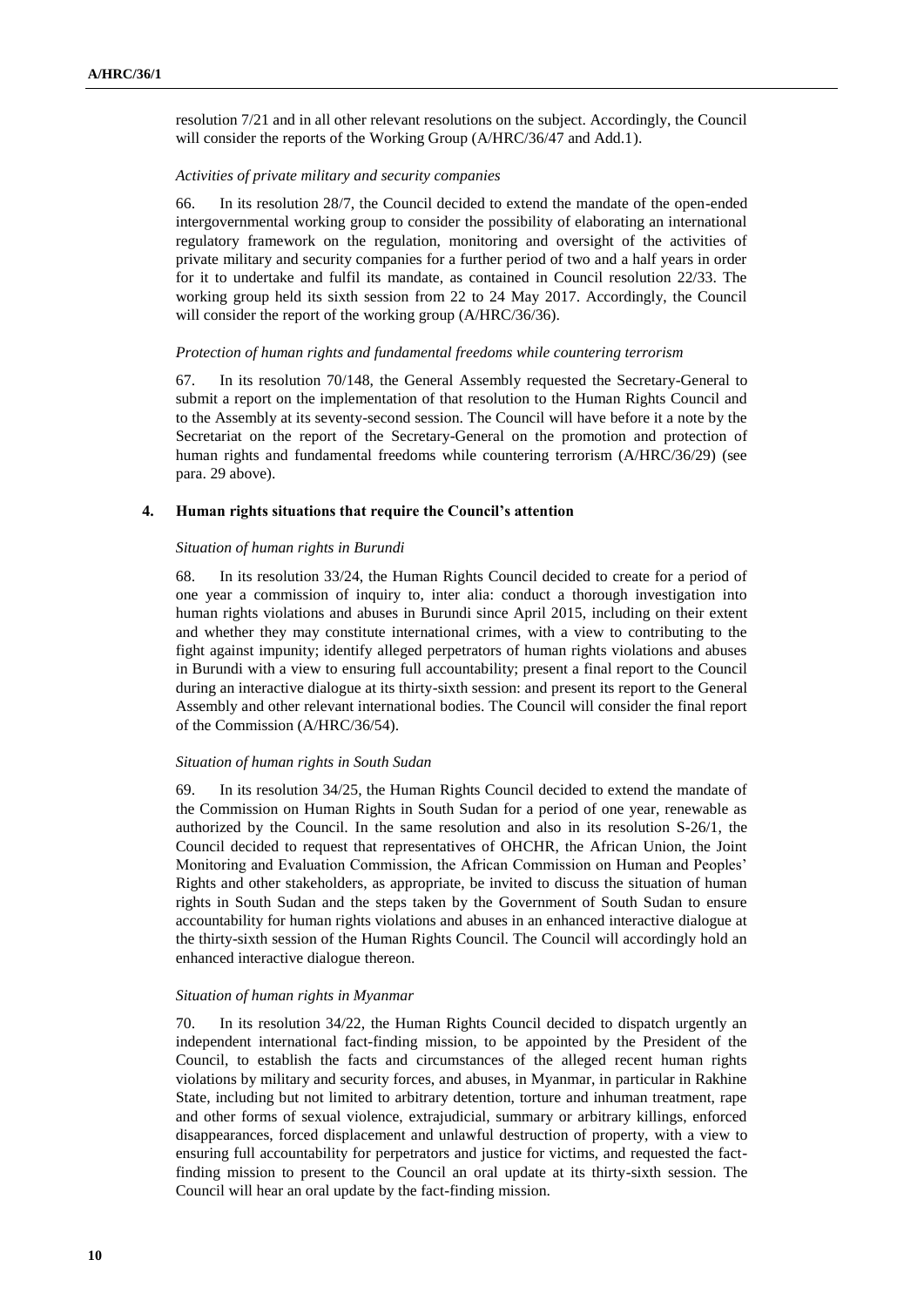## *Human rights situation in the Syrian Arab Republic*

71. In its resolution 34/26, the Human Rights Council decided to extend for one year the mandate of the Independent International Commission of Inquiry on the Syrian Arab Republic, and requested the Commission of Inquiry to present a written updated report during an interactive dialogue at the thirty-sixth session. The Council will consider the report of the Commission of Inquiry (A/HRC/36/55).

## **5. Human rights bodies and mechanisms**

## *Human Rights Council Advisory Committee*

72. The Advisory Committee held its eighteenth session from 20 to 24 February 2017 and its nineteenth session from 7 to 11 August 2017. In accordance with paragraph 80 of the annex to Human Rights Council resolution 5/1 and decision 18/121, the Council will consider the annual report of the Advisory Committee, which will consist of the reports of the Committee on those sessions and will be the subject of an interactive dialogue with the Chair of the Committee (A/HRC/36/59).

73. In its resolution 33/7, the Human Rights Council requested the Advisory Committee to submit a final report on the global issue of unaccompanied migrant children and adolescents and human rights to the Council at its thirty-sixth session. The Council will consider the final report of the Committee (A/HRC/36/51) (see para. 59 above).

74. In its resolution 31/22, the Council requested the Advisory Committee to conduct a comprehensive research-based study on the impact of the flow of funds of illicit origin and the non-repatriation thereof to the countries of origin on the enjoyment of human rights, including economic, social and cultural rights, with a special emphasis on the right to development, with a view to compiling relevant best practices and main challenges, to make recommendations on tackling those challenges based on the best practices in question, and to present a progress report on the requested study to the Council at its thirtysixth session for its consideration. Accordingly, the Council will consider the progress report of the Advisory Committee (A/HRC/36/52).

## *Expert Mechanism on the Rights of Indigenous Peoples*

75. In its resolution 6/36, the Human Rights Council decided to establish a subsidiary expert mechanism to provide the Council with thematic expertise on the rights of indigenous peoples in the manner and form requested by the Council. In its resolution 33/25, the Council decided that the Expert Mechanism on the Rights of Indigenous Peoples should consist of seven independent experts, one from each of the seven indigenous sociocultural regions. At its thirty-fourth session, four members were appointed. Also in its resolution 33/25, the Council decided to amend the mandate of the Expert Mechanism, which shall provide the Council with expertise and advice on the rights of indigenous peoples as set out in the United Nations Declaration on the Rights of Indigenous Peoples, and assist Member States, upon request, in achieving the ends of the Declaration through the promotion, protection and fulfilment of the rights of indigenous peoples. The Council will consider the report of the Expert Mechanism on its tenth session, held from 10 to 14 July 2017 (A/HRC/36/57).

76. Also in resolution 33/25, the Council requested the Expert Mechanism to prepare an annual study on the status of the rights of indigenous peoples worldwide in the achievement of the ends of the Declaration, focusing on one or more interrelated articles of the Declaration, decided by the Expert Mechanism, taking into consideration the suggestions received from Member States and indigenous peoples, including challenges, good practices and recommendations. Accordingly, the Council will consider the annual study of the Expert Mechanism (A/HRC/36/56).

77. In its resolution 33/13, the Human Rights Council requested the Expert Mechanism to prepare a study, to be finalized by its tenth session, on good practices and challenges, including discrimination, in business and in access to financial services by indigenous peoples, in particular indigenous women and indigenous persons with disabilities, and to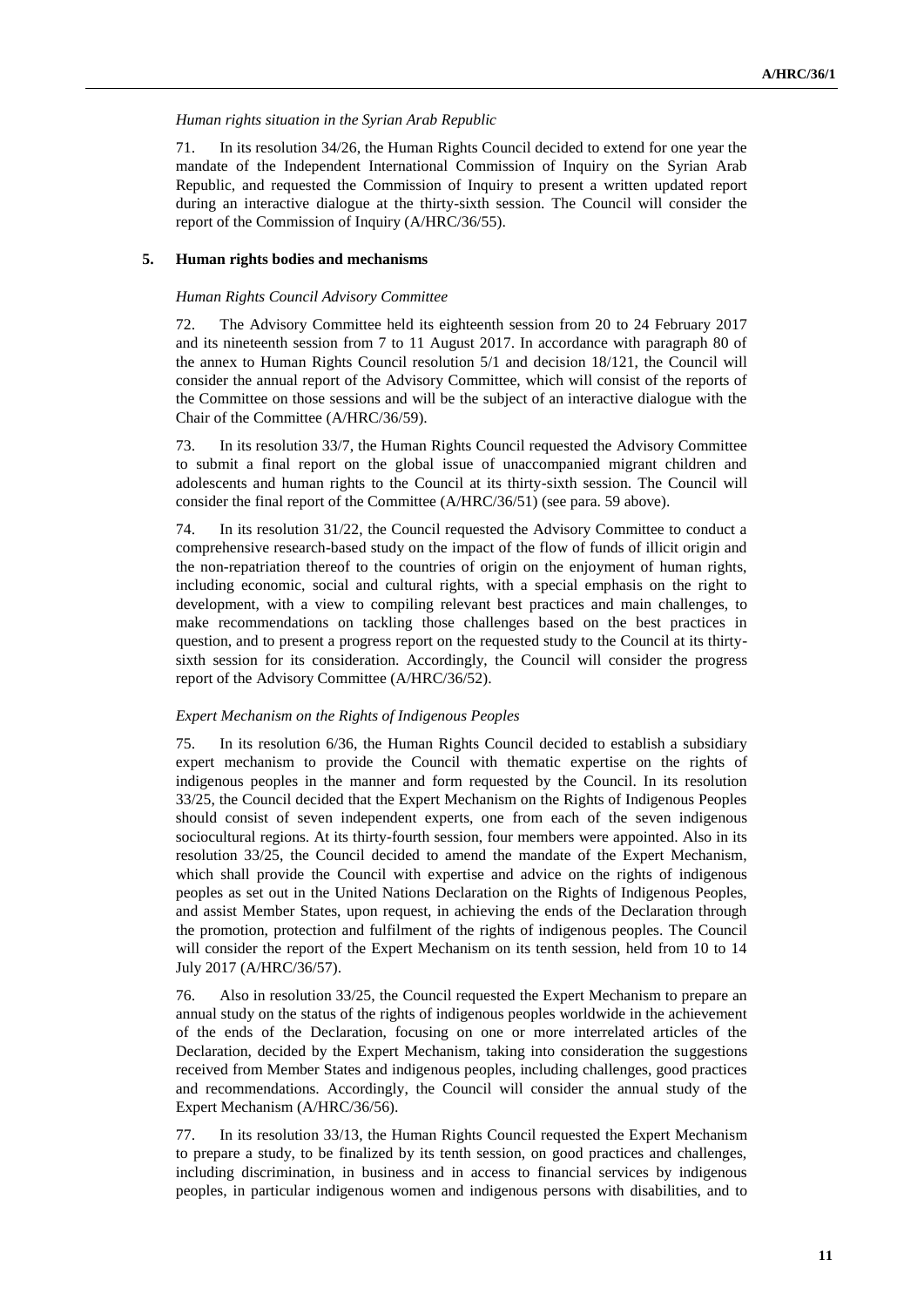present it to the Council at its thirty-sixth session. The Council will consider the study of the Expert Mechanism (A/HRC/36/53).

78. Reference is made to the annual report of the High Commissioner on the human rights of indigenous peoples (A/HRC/36/22) and to the half-day panel discussion on the rights of indigenous peoples (see paras. 19 and 53-54 above and annex).

79. Reference is also made to the reports of the Special Rapporteur on the rights of indigenous peoples (A/HRC/36/46 and Add.1-2) (see para. 55 above).

## *Open-ended intergovernmental working group on a draft United Nations declaration on the rights of peasants and other people working in rural areas*

80. In its resolution 30/13, the Human Rights Council requested the open-ended intergovernmental working group on a United Nations declaration on the rights of peasants and other people working in rural areas to submit to the Council an annual report on progress made. The Council will consider the report of the working group (A/HRC/36/58).

## *Cooperation with the United Nations, its representatives and mechanisms in the field of human rights*

81. In its resolution 12/2, the Human Rights Council invited the Secretary-General to submit a report to the Council at its fourteenth session, and annually thereafter, containing a compilation and analysis of any available information, from all appropriate sources, on alleged reprisals against those who seek to cooperate or have cooperated with the United Nations, its representatives and mechanisms, as well as recommendations on how to address the issues of intimidation and reprisals. The Council will consider the report of the Secretary-General (A/HRC/36/31) (see para. 30 above).

#### *Special procedures*

82. The Human Rights Council will have before it the communications report of special procedures (A/HRC/36/25).

## **6. Universal periodic review**

83. In its resolution 5/1, the Human Rights Council established the universal periodic review mechanism as contained in section I of the annex to that resolution. The Working Group on the Universal Periodic Review held its twenty-seventh session from 1 to 12 May 2017. At its thirty-sixth session, the Council will consider and adopt the final outcome reports on the review of Algeria (A/HRC/36/13), Bahrain (A/HRC/36/3), Brazil (A/HRC/36/11), Ecuador (A/HRC/36/4), Finland (A/HRC/36/8), India (A/HRC/36/10), Indonesia (A/HRC/36/7), Morocco (A/HRC/36/6), the Netherlands (A/HRC/36/15), the Philippines (A/HRC/36/12), Poland (A/HRC/36/14), South Africa (A/HRC/36/16), Tunisia (A/HRC/36/5) and the United Kingdom of Great Britain and Northern Ireland (A/HRC/36/9).

#### **7. Human rights situation in Palestine and other occupied Arab territories**

84. There are no reports to be submitted under agenda item 7.

## **8. Follow-up to and implementation of the Vienna Declaration and Programme of Action**

#### *Integrating the human rights of women throughout the United Nations system*

85. In accordance with its resolution 6/30, the Human Rights Council will hold an annual discussion on the integration of a gender perspective throughout its work and that of its mechanisms (see annex).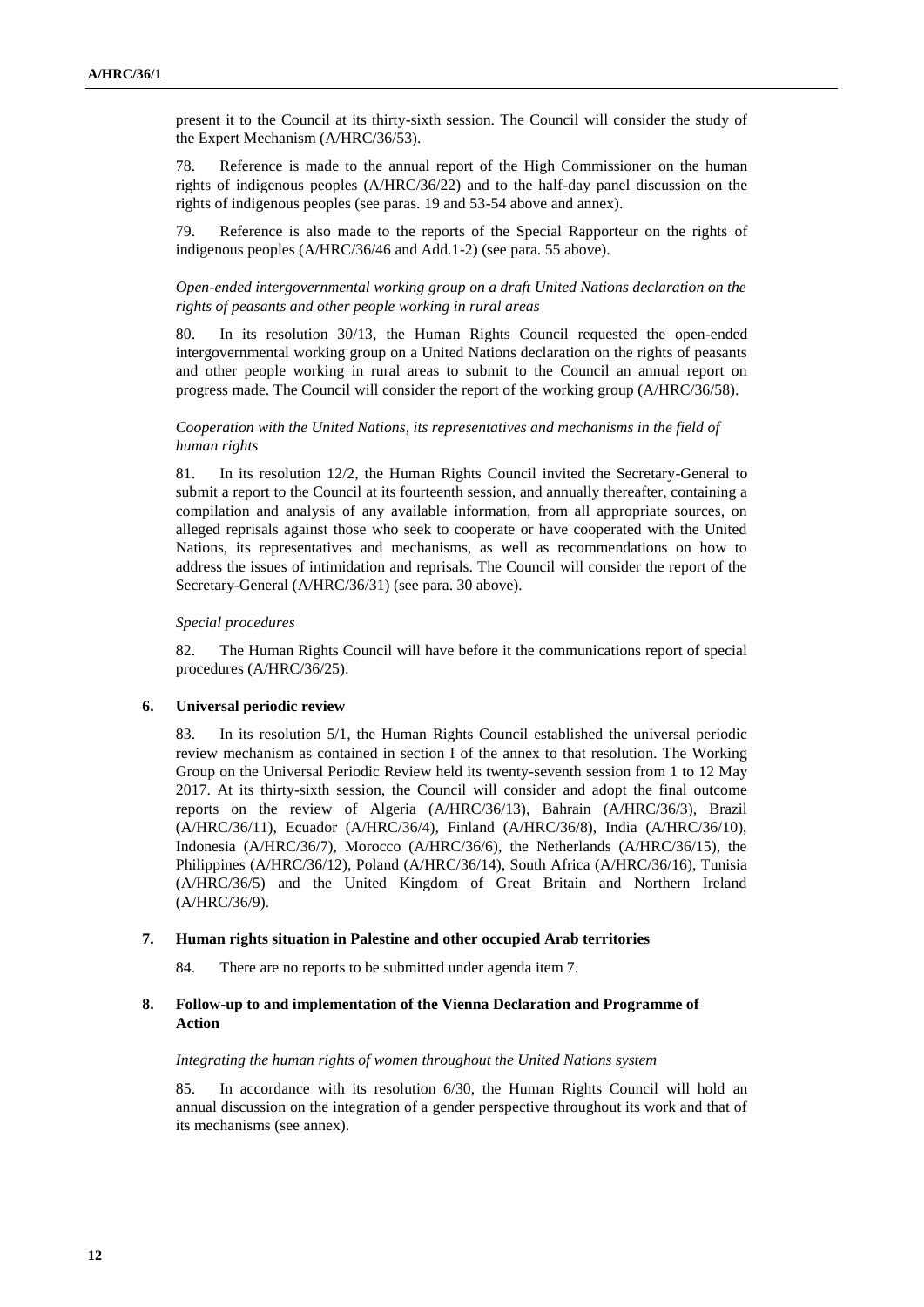## **9. Racism, racial discrimination, xenophobia and related forms of intolerance, follow-up to and implementation of the Durban Declaration and Programme of Action**

## *Working Group of Experts on People of African Descent*

86. In its resolution 27/25, the Human Rights Council decided to extend the mandate of the Working Group of Experts on People of African Descent for a further period of three years, in accordance with the terms of reference contained in Council resolution 9/14, and requested the Working Group to submit an annual report to the Council, as well as to the General Assembly in the context of the International Decade for People of African Descent. The Council will consider the reports of the Working Group on its nineteenth session, held from 28 November to 2 December 2016, and on its twentieth session, held from 3 to7 April 2017 (A/HRC/36/60 and Add.1-2).

#### **10. Technical assistance and capacity-building**

#### *Advisory services and technical assistance to Cambodia*

87. In its resolution 30/23, the Human Rights Council decided to extend by two years the mandate of the Special Rapporteur on the situation of human rights in Cambodia, and requested the Special Rapporteur to report on the implementation of her mandate to the Council at its thirty-sixth session. The Council will consider the report of the mandate holder, Rhona Smith (A/HRC/36/61).

88. Also pursuant to resolution 30/23, the Council will consider the report of the Secretary-General on the role and achievements of OHCHR in assisting the Government and the people of Cambodia in the promotion and protection of human rights (A/HRC/36/32) (see para. 31 above).

## *Technical assistance and capacity-building in the field of human rights in the Central African Republic*

89. In its resolution 33/27, the Human Rights Council decided to renew the mandate of the Independent Expert on the situation of human rights in the Central African Republic for one year and requested her to submit a written report on technical assistance and capacitybuilding in the field of human rights in the Central African Republic to the Council at its thirty-sixth session. Accordingly, the Council will consider the report of the mandate holder, Marie-Thérèse Keita Bocoum (A/HRC/36/64).

## *Assistance to Somalia in the field of human rights*

90. In its resolution 33/17, the Human Rights Council decided to renew the mandate of the Independent Expert on the situation of human rights in Somalia, for a period of one year, and requested the Independent Expert to report to the Council at its thirty-sixth session. The Council will consider the report of the mandate holder, Bahame Nyanduga (A/HRC/36/62).

#### *Technical assistance and capacity-building to improve human rights in the Sudan*

91. In its resolution 33/26, the Human Rights Council decided to renew the mandate of the Independent Expert on the situation of human rights in the Sudan for a period of one year, and requested the Independent Expert to present a report to the Council on the implementation of his mandate, including recommendations on technical assistance and capacity-building, for consideration at its thirty-sixth session. Accordingly, the Council will consider the report of the mandate holder, Aristide Nononsi (A/HRC/36/63).

#### *Technical assistance and capacity-building to improve human rights in Libya*

92. In its resolution 34/38, the Human Rights Council requested OHCHR, while continuing its engagement with the United Nations Support Mission in Libya, to monitor and report on human rights violations and abuses across Libya, and to establish the facts and circumstances of such abuses and violations with a view to avoiding impunity and ensuring full individual accountability. In the same resolution, it requested the High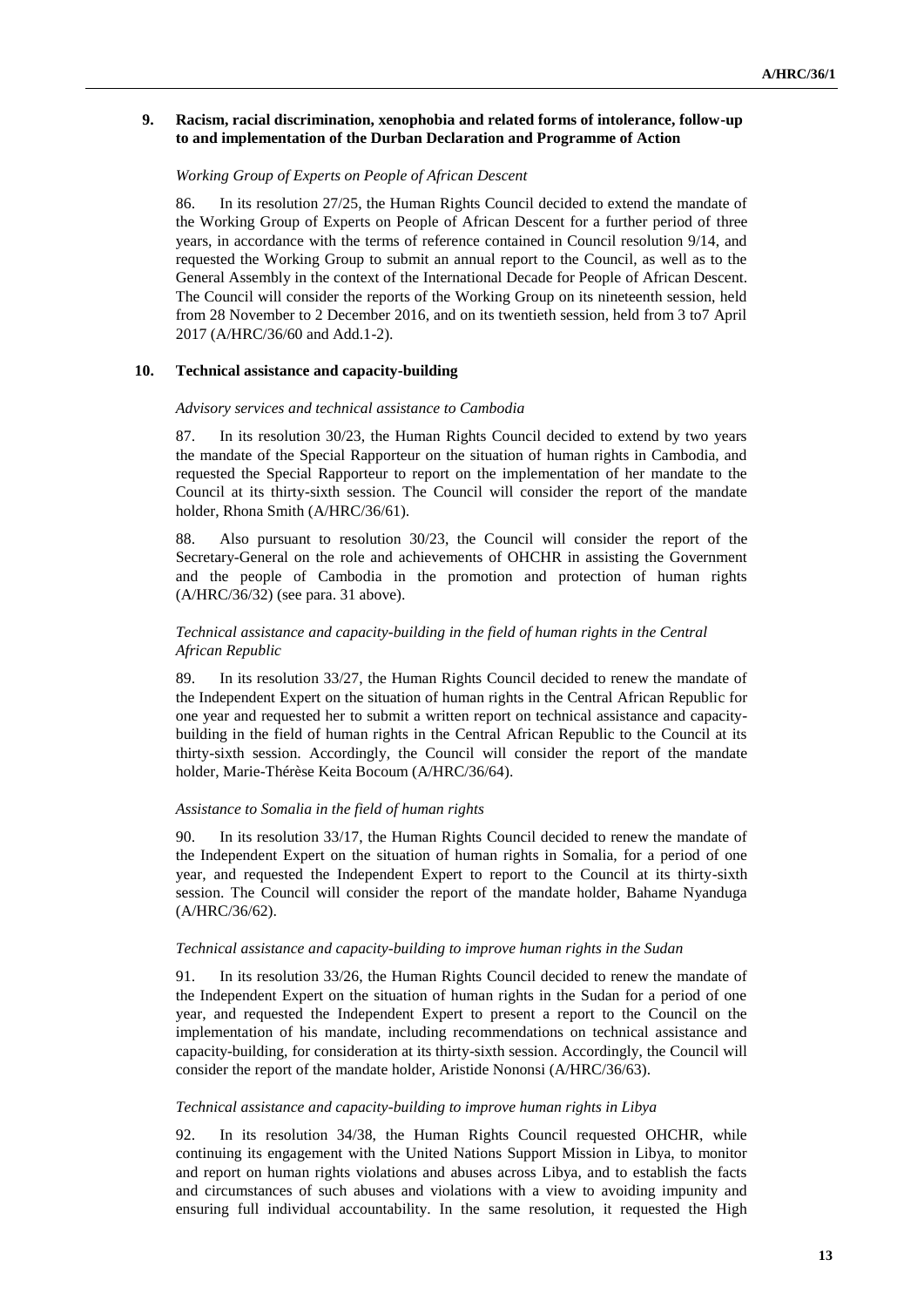Commissioner to present an oral update to the Council at its thirty-sixth session during an interactive dialogue, with the participation of the Special Representative of the Secretary-General for Libya. Accordingly, the High Commissioner will present an oral update to the Council (see para. 36 above).

#### *Technical assistance and capacity-building for Yemen in the field of human rights*

93. In its resolution 33/16, the Human Rights Council requested the High Commissioner to present to the Council, at its thirty-sixth session, a written report on the situation of human rights in Yemen, including violations and abuses since September 2014, and on the implementation of technical assistance as stipulated in that resolution. Accordingly, the Council will consider the report of the High Commissioner (A/HRC/36/33) (see para. 32 above).

## *Technical assistance and capacity-building for human rights in the Democratic Republic of the Congo*

94. In its resolution 33/29, the Human Rights Council requested OHCHR to prepare a report on the situation of human rights in the Democratic Republic of the Congo in the electoral context, and to present it to the Council at its thirty-sixth session, during an enhanced interactive dialogue (A/HRC/36/34) (see para. 33 above).

#### *Cooperation with Georgia*

95. In its resolution 34/37, the Human Rights Council requested the High Commissioner to present to the Council a written report on developments relating to and the implementation of that resolution at its thirty-sixth session. Accordingly, the Council will consider the report of the High Commissioner (A/HRC/36/65) (see para. 34 above).

#### *Cooperation and assistance to Ukraine in the field of human rights*

96. In its resolution 35/31, the Human Rights Council invited the High Commissioner to continue to present orally to the States members of the Council and observers the findings of each of the reports of OHCHR on the situation of human rights in Ukraine as part of the interactive dialogues, until the forty-first session of the Council. The Council will hear the oral presentation of the High Commissioner (see para. 35 above).